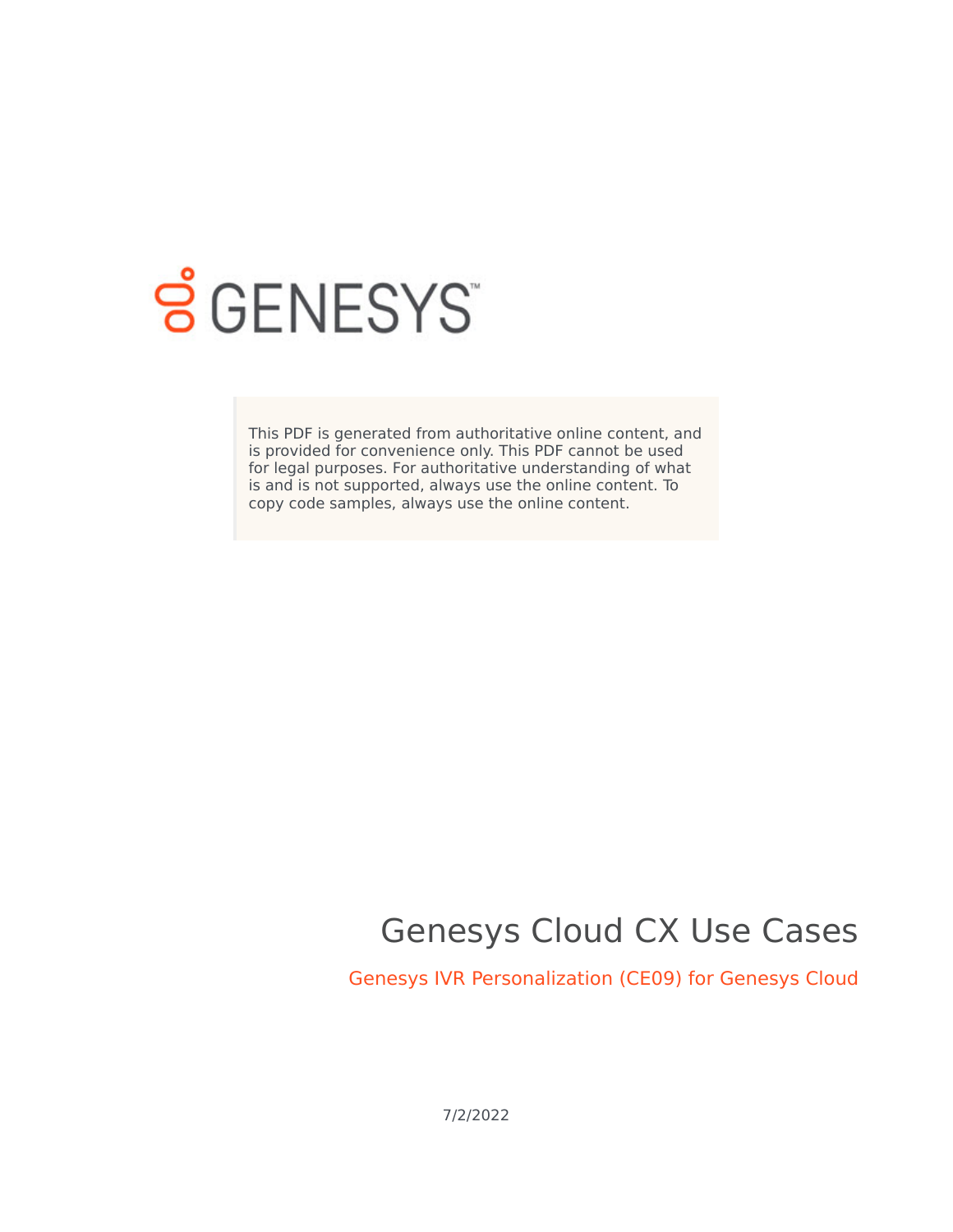Increase self-service by personalizing your IVR

## <span id="page-1-0"></span>What's the challenge?

When your customers call in to service themselves, they want to get off the phone as soon as possible. Giving customers options that confuse more than help slows the process, causes frustration and leads to more agent interactions.

## <span id="page-1-1"></span>What's the solution?

Deliver a great experience and increase self service adoption by helping customers navigate the IVR quickly. Genesys IVR Personalization tailors messages, menus and treatments based on who the customer is and why they are calling, also taking capacity into account.

#### [Link to video](https://player.vimeo.com/video/463028065?title=0&byline=0&portrait=0)

• •

#### **Other offerings:**

### Contents

- 1 [What's the challenge?](#page-1-0)
- 2 [What's the solution?](#page-1-1)
- 3 [Use Case Overview](#page-3-0)
	- 3.1 [Story and Business Context](#page-3-1)
	- 3.2 [Use Case Benefits\\*](#page-3-2)
	- 3.3 [Summary](#page-3-3)
- 4 [Use Case Definition](#page-4-0)
	- 4.1 [Business Flow](#page-4-1)
	- 4.2 [Business and Distribution Logic](#page-5-0)
- 5 [User Interface & Reporting](#page-7-0) 
	- 5.1 [Agent UI](#page-7-1)
	- 5.2 [Reporting](#page-7-2)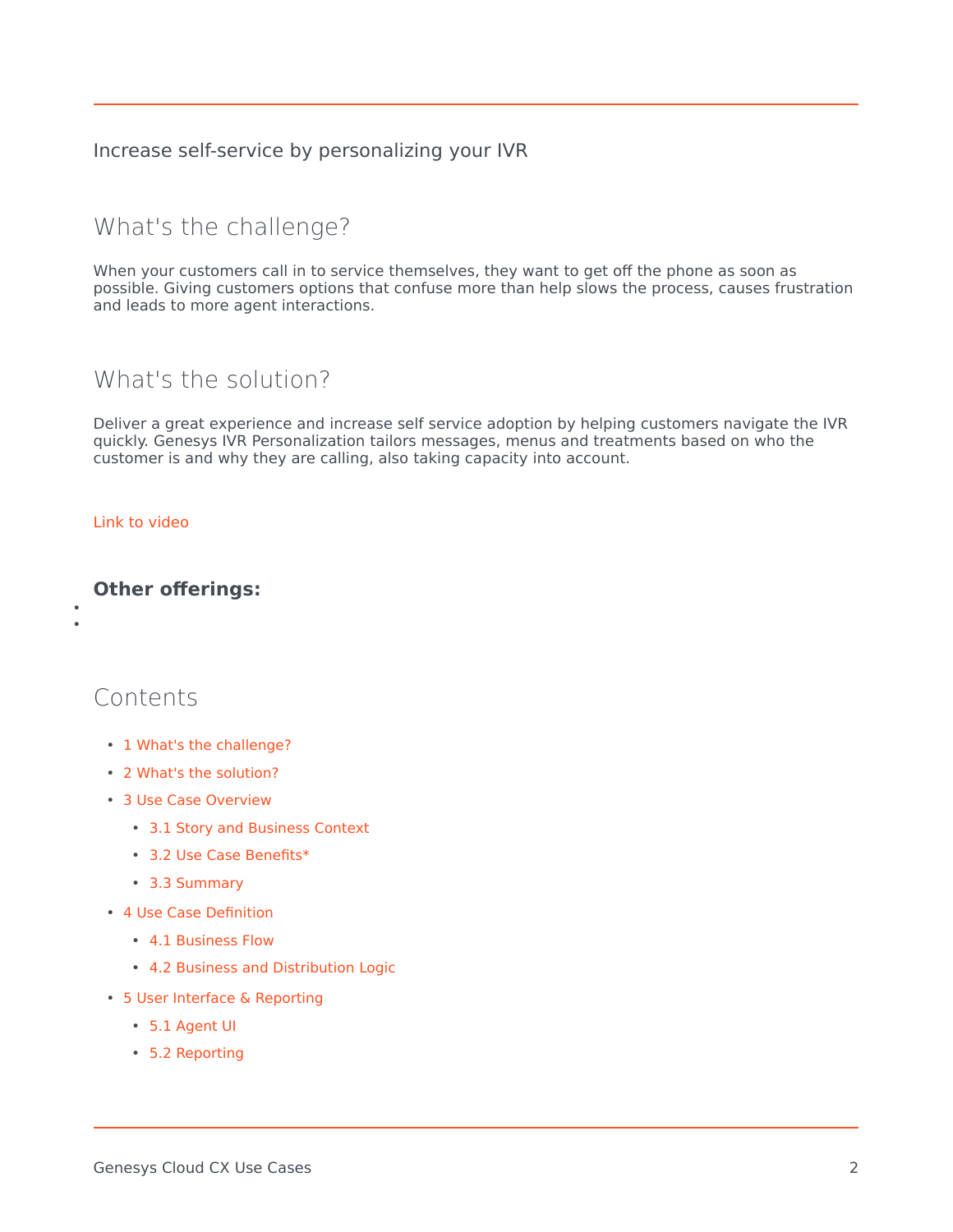- 6 [Customer-facing Considerations](#page-7-3)
	- 6.1 [Interdependencies](#page-7-4)
- 7 [Related Documentation](#page-8-0)
	- 7.1 [Document Version](#page-8-1)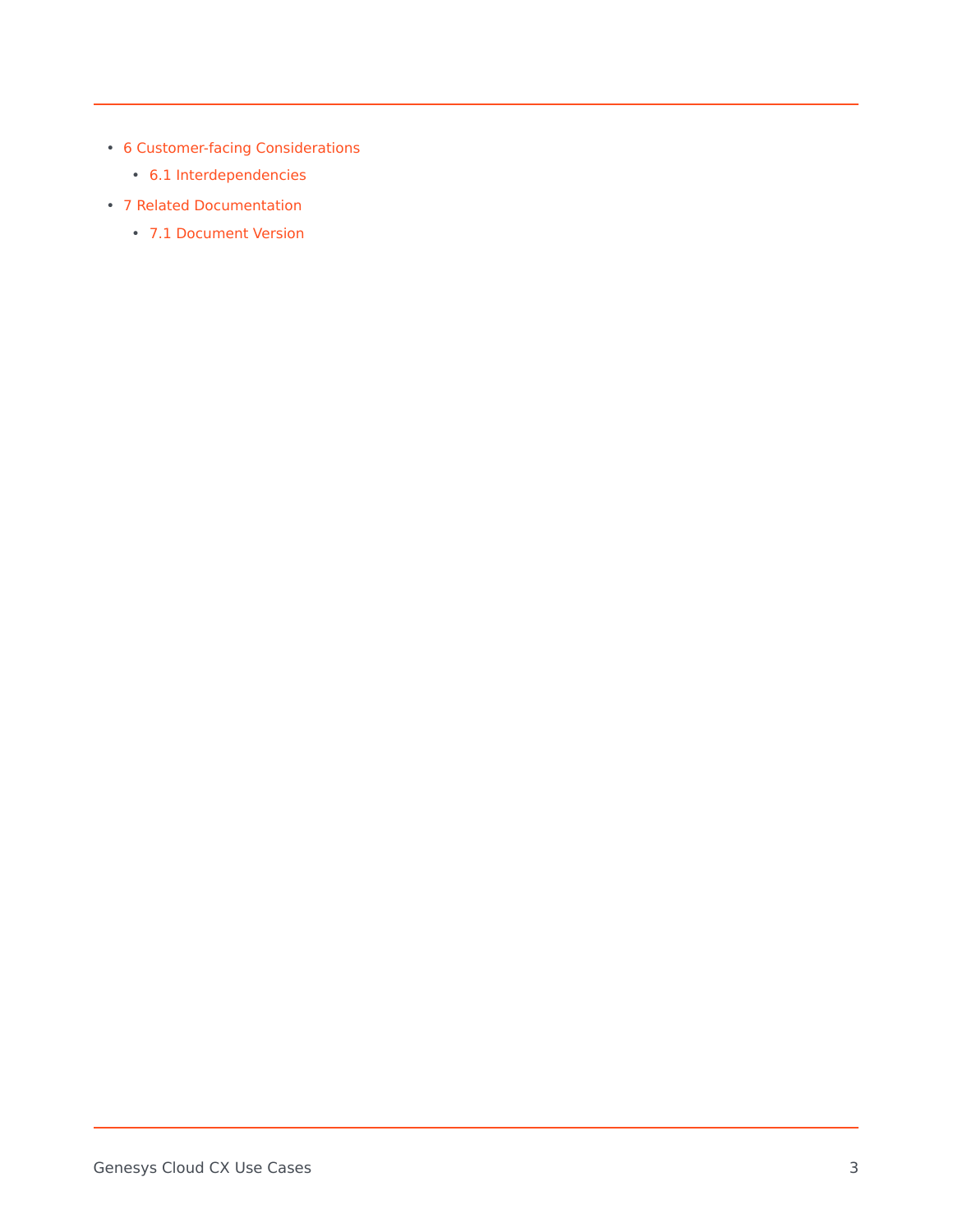## <span id="page-3-0"></span>Use Case Overview

#### <span id="page-3-1"></span>Story and Business Context

IVRs have historically been designed to maximize the containment of callers to reduce staffing costs associated with increased call volume, often without a careful assessment of customer experience. This has led to deep and complex IVR menu trees that frustrate customers, create an undesirable customer experience, and result in high opt-out rates. IVR personalization addresses the following:

- Simplify the menu structure (both depth and within a single menu)
- Present meaningful options to the caller
- Increase containment and use of the IVR through ease of use and relevance of options
- Increase customer satisfaction through simpler, more relevant navigation and completion of tasks IVR personalization is proven to increase self-service rates and improve customer experience.

#### <span id="page-3-2"></span>Use Case Benefits\*

The following benefits are based on benchmark information captured from Genesys customers and may vary based on industry, lines of business or Genesys product line:

| <b>Use Case Benefits</b>          | <b>Explanation</b>                                                                                                                                                                                             |
|-----------------------------------|----------------------------------------------------------------------------------------------------------------------------------------------------------------------------------------------------------------|
| Improved Containment Rate         | Help customers service themselves quickly and<br>easily so they don't want to speak to an agent.                                                                                                               |
| Improved Customer Experience      | Improve customer experience by reducing IVR<br>handle time, which in turn improves Net Promoter<br>Score (NPS). Increase self-service by presenting<br>customers with proactive messaging based on<br>context. |
| Improved First Contact Resolution | Improve first contact resolution by using dynamic<br>menus to more accurately offer the right self-<br>service or route to the right agent.                                                                    |
| Reduced Handle Time               | The time required to address a customer inquiry or<br>request is optimized.                                                                                                                                    |
| Reduced Interaction Abandonment   | Reduce number of callers abandoning while in<br>queue by enabling easier to use IVR.                                                                                                                           |

#### <span id="page-3-3"></span>Summary

Customers presented with personalized menus and messages are more likely to self-serve. This functional use case lists several types of personalization as follows:

- Proactively play a status or balance before presenting any options. For example, "Your next order is due to be delivered on Thursday."
- Proactively offer most likely call reason. For example, "Are you calling about the loan application you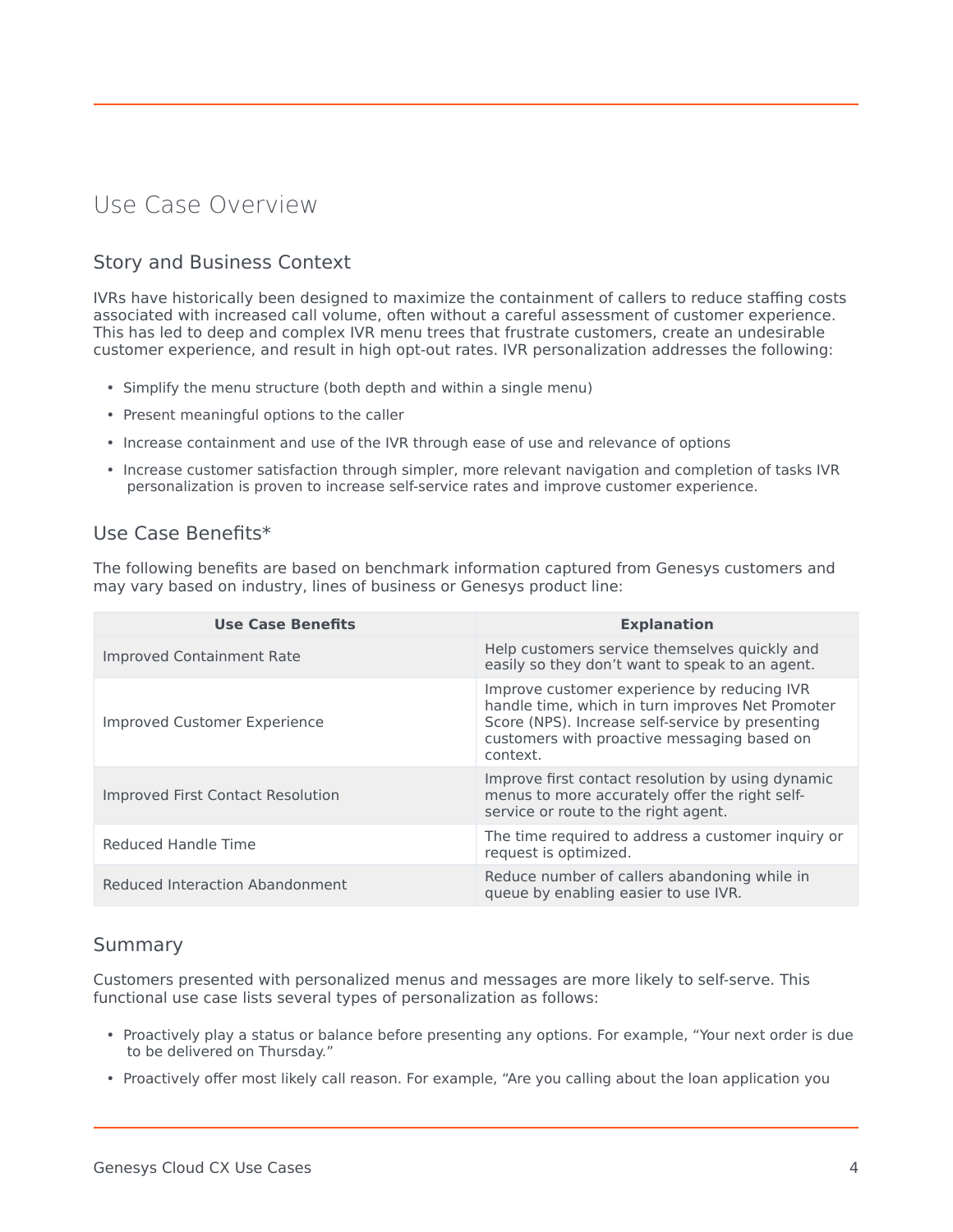have in progress?"

- Personalize menu options, have multiple variants of the same menu which are personalized got different contexts. For example, play a menu that contains mortgage optionsonly if they have a mortgage, or present a menu with a promotion option only if they are eligible.
- Data table driven personalization can be used in conjunction with dynamic prompting to provide the ability to change the prompts based on language or customer context, such as age. These types of personalization can lead to an increase in self-service rates. They can also improve customer experience by shortening the time spent on the IVR or bypassing self-service based on the context of the customer's call. The context to drive this personalization can be retrieved from native or from thirdparty data sources. Personalized IVR can also update customer context so that this information is available across other channels.

## <span id="page-4-0"></span>Use Case Definition

<span id="page-4-1"></span>Business Flow

#### **Business Flow Description**

- 1. A customer calls a service line that belongs to the company and progresses through the routing strategy. The routing strategy is not in the scope of this use case.
- 2. An IVR application answers the call. The full IVR application is not within the scope of this use case. However, but the functionality in this use case can be used as a model to enhance the IVR application with personalization options.
- 3. If the customer must be identified and authenticated (verified), the identification and verification (ID&V) interaction uses one or more identifiers (for example, customer ID or account number). Customer identification may be verified by a PIN, if necessary. This functionality is offered byGenesys Customer Authentication (CE07)use case, which this scenario leverages. The identification and verification functionality itself is not within the scope of this use case.
- 4. Using the customer identifier (for example, ANI), Genesys can retrieve customer context information from a third-party system (optional).
- 5. The decision to provide personalized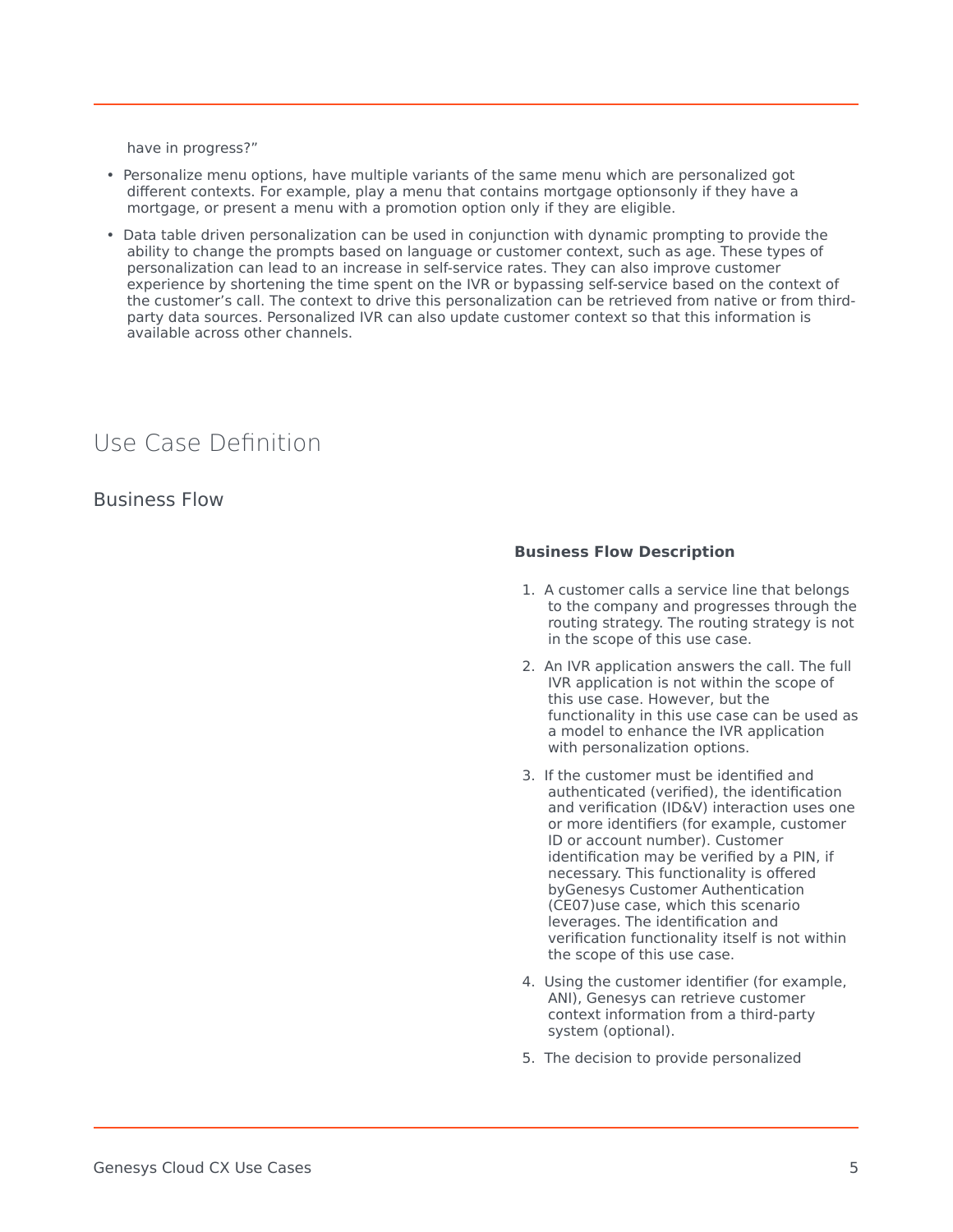treatment comes from submitting context to business rules natively, using third-party systems or using internal data. Personalized treatments include:

- Play a personalized message to the customer.If the customer has all required information, they may hang up at this point. For example, the system identifies that the caller is in a region with a power outage and plays an announcement to convey the status.
- Proactively play a status or balance before presenting any options to the customer. For example, "Your next order is due to be delivered on Thursday."
- Proactively offer the most likely call reason. For example, "Are you calling about the loan application that you have in progress?"
- Offer menu variations that are personalized for different contexts. For example, only play the main menu variant, which includes mortgage option if they have a mortgage or present a promotion option if they are eligible.
- Send the customer to:
	- A queue with updated context.
	- A self-service application (not in scope).
	- A generic menu if the caller does not fit any of the configured personalization options. In this case, the caller continues to the standard main menu of the IVR application. Since this use case is about personalization, the development of this main menu is out of scope.

#### <span id="page-5-0"></span>Business and Distribution Logic

#### Business Logic

The personalized treatments use built-in variables or external variables. See the following table for an example list of variables. Personalized treatments are confirmed during design.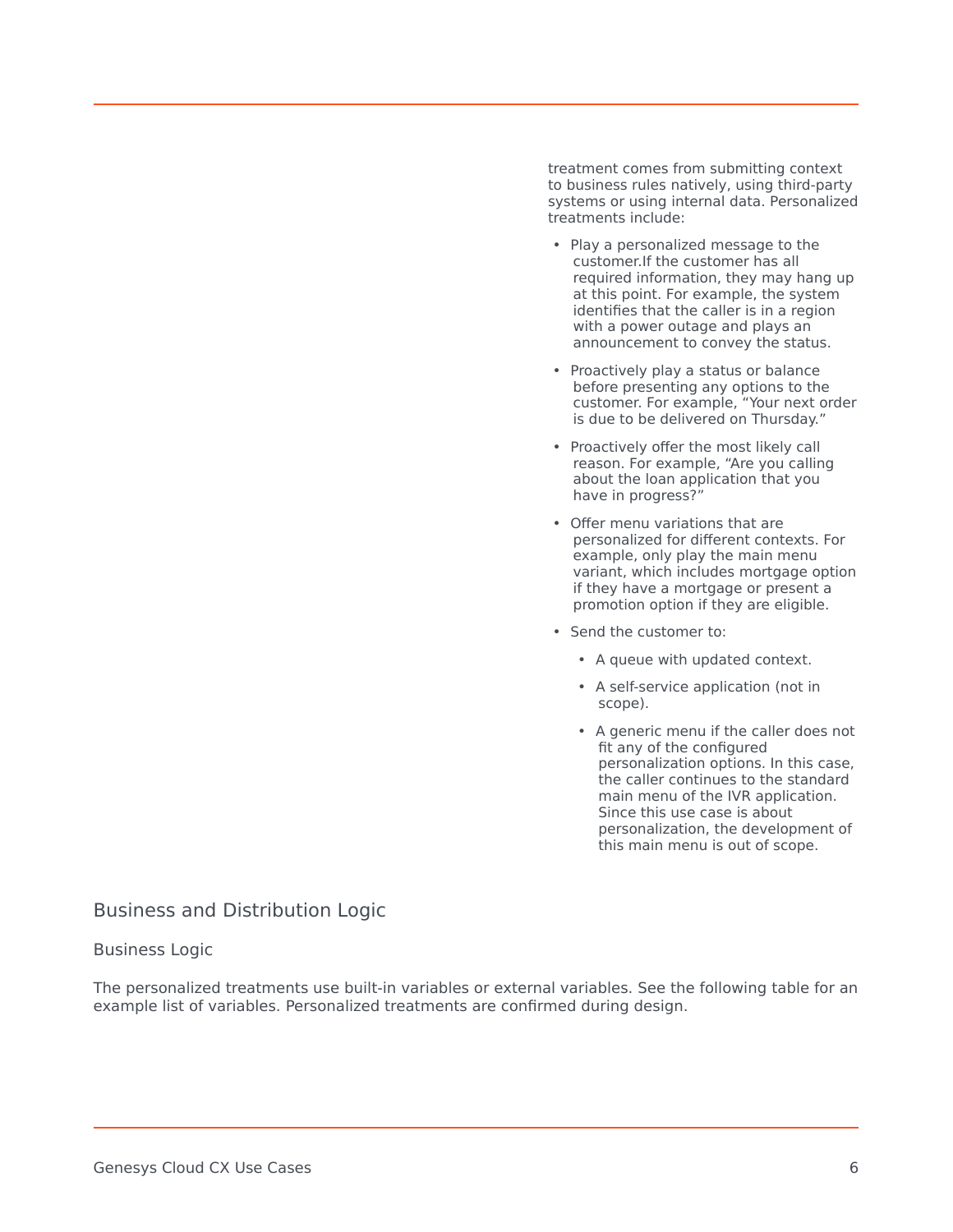#### Built-in Variables

| <b>Name</b>                | <b>Description</b>                                                                                                                                |
|----------------------------|---------------------------------------------------------------------------------------------------------------------------------------------------|
| Call.Ani                   | The caller's origin phone number for the active call (Automatic Number Identification).                                                           |
| Call.CalledAddress         | The called address that caused the caller to enter this flow. For a new inbound call, this value is<br>flow entered by a transfer, for example.   |
| Call.CalledAddressOriginal | The called address received when the call first entered the system. Typically this address is the<br>'a specified call, this value never changes. |
| Call.Language              | The IETF language tag lowercase string value set on the current interaction.                                                                      |
| Call.RemoteName            | Remote name for the active call.                                                                                                                  |
| Call.UUIData               | Reflects the user-to-user call information (UUI) set on the call.                                                                                 |
| FindSystemPrompt           | If it finds an exact match, FindSystemPrompt Performs a search for an Architect system prompt                                                     |
| FindUserPrompt             | If it finds an exact match, FindUserPrompt Performs a search for an Architect user prompt by the                                                  |
| Flow.IsTest                | Indicates whether the flow is running in debug mode.                                                                                              |
| Flow.StartDateTimeUTC      | The UTC DateTime when the flow started execution.                                                                                                 |

#### **External Variables**

In addition to the built-in variables described in the table, more customer variables can be used in the rules. These variables can be:

- Retrieved from a third-party system by a data action call to a web service.
- Set by the IVR application that applies this use case. This logic can be based on caller input, for example.

#### Business Rules

Apply the Business rules to the variables using expression evaluation in a Switch action. The outcome of the business rule determines which personalized treatment applies. Business rules consist of logical calculations that are built as an expression. Examples include:

- Variable *customer segment* is equal to VIP.
- Current Date is equal to 24.12.2020.
- Can combine Multiple logical conditions within one business rule. This combination means that the treatment is applied only if all conditions are met. Another option is to apply the treatment when any of the conditions are met. Examples for business rules:
	- If Customer Segment = VIP and Outstanding Support Request = true, then route directly to VIP support queue
	- If Customer Segment = Platinum or Customer Segment = Gold, then play preferred customer announcement

#### Multiple Rules

Can add Multiple rules to the business logic for personalized routing so that many different personalized treatments can be handled within the same call flow.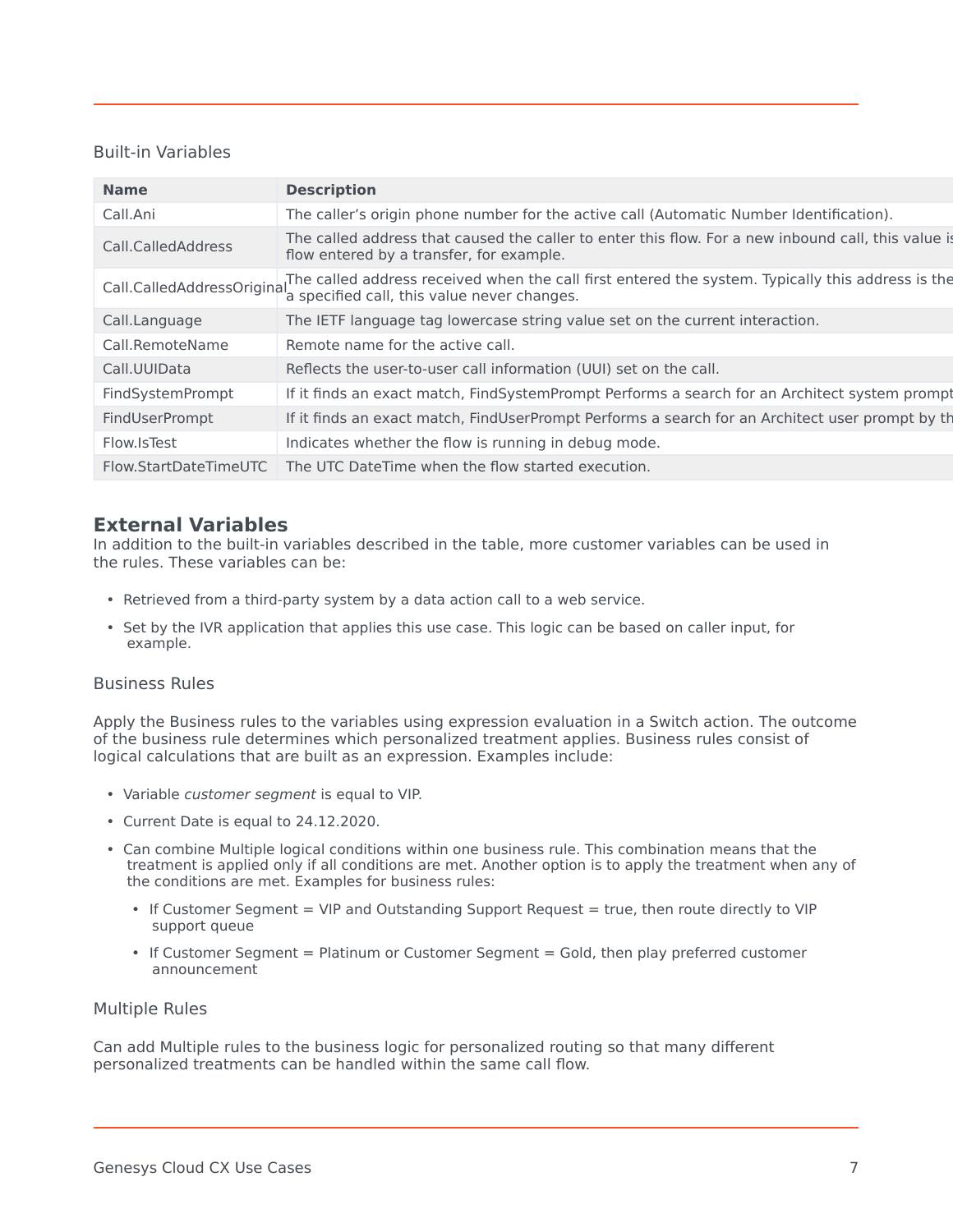Distribution Logic

*There is no applicable content for this section.*

## <span id="page-7-0"></span>User Interface & Reporting

#### <span id="page-7-1"></span>Agent UI

No applicable content for this section.

#### <span id="page-7-2"></span>Reporting

#### Real-time Reporting

The Genesys solution provides reports to determine:

- 1. Self-Service success.
- 2. How customers entered and exited the IVR
- 3. How long customers spent in the IVR.

NOTE: This solution is not available until later in Q1.

#### Historical Reporting

The Genesys solution provides reports to determine:

- 1. Self-Service success.
- 2. How customers entered and exited the IVR.
- 3. How long customers spent in the IVR.
- N.B. This will not be available until later in Q1.

## <span id="page-7-3"></span>Customer-facing Considerations

#### <span id="page-7-4"></span>Interdependencies

All required, alternate, and optional use cases are listed here, as well as any exceptions.

| All of the following<br>reguired: | At least one of the<br>following required: | <b>Optional</b> | <b>Exceptions</b> |
|-----------------------------------|--------------------------------------------|-----------------|-------------------|
|                                   | <b>None</b>                                |                 | <b>None</b>       |